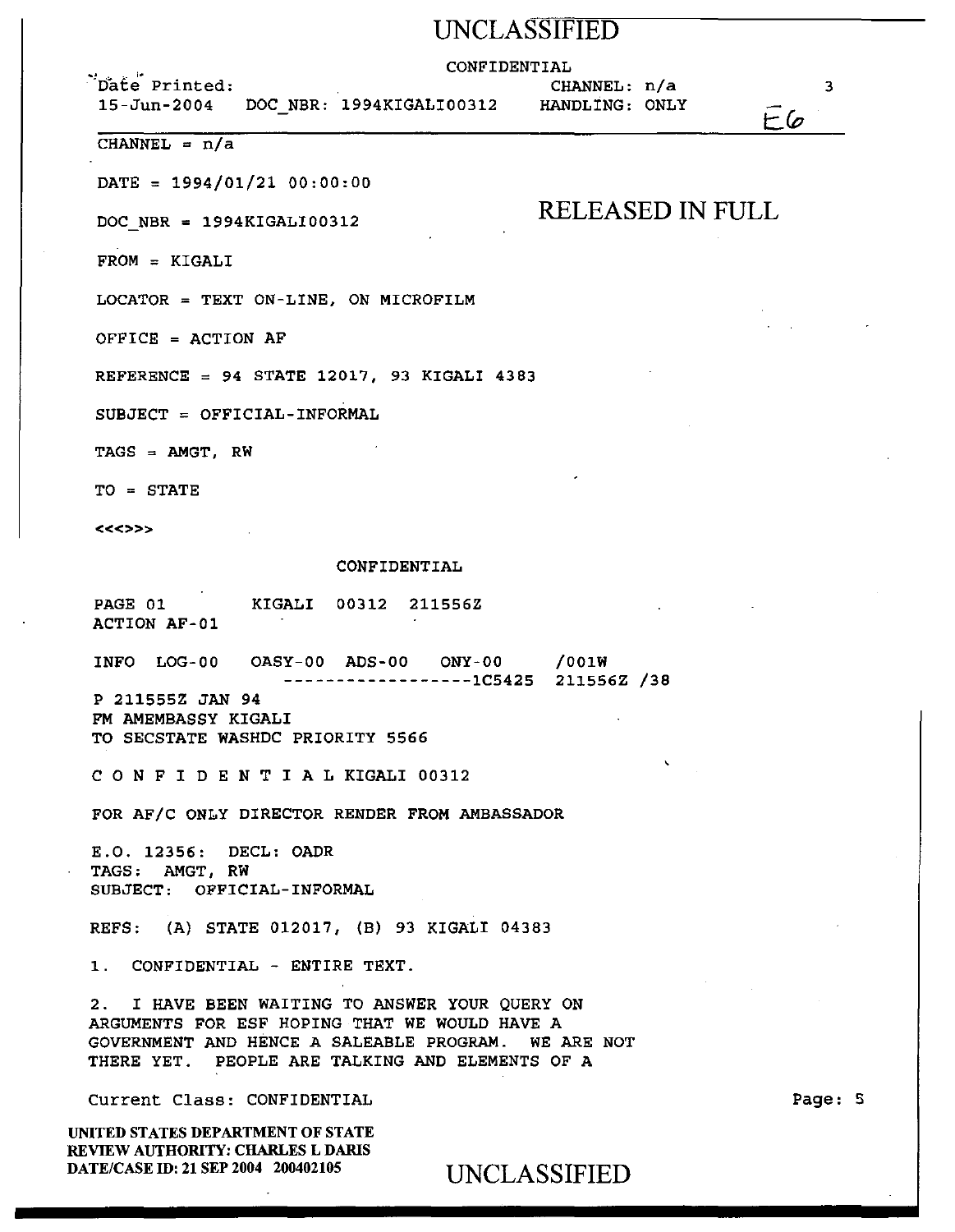

Date Printed:<br>15-Jun-2004 DOC\_NBR: 1994KIGALI00312

CHANNEL: n/a HANDLING: ONLY

SOLUTION ARE AT HAND IF THE RWANDAN POLITICAL AUTHORITIES WILL GRAB THEM.

3. THE REASONS WHY. THE CORE ARGUMENT FOR SUPPORT OF DEMOBILIZATION, OF COURSE, IS THAT IT IS AN INTEGRAL AND NECESSARY PART OF THE PEACE PROCESS CONFIDENTIAL

## CONFIDENTIAL

PAGE 02 KIGALI 00312 211556Z LEADING TO NATIONAL RECONCILIATION AND DEMOCRATIC GOVERNMENT. SECONDARY ARGUMENT IS THAT DEMOBILIZATION IS INTEGRALLY MESHED WITH THE WHOLE DEVELOPMENT RECONSTRUCTION PROGRAM FOR RWANDA AFTER THE WAR. THE THIRD ARGUMENT IS THAT THERE IS FULL AGREEMENT ON BOTH SIDES OF THIS CONFLICT REGARDING THE NECESSITY OF DEMOBILIZATION, THE IMPORTANCE OF DEMOBILIZATION FOR THE PEACE PROCESS AND UTILITY OF DEMOBILIZATION AS AN INSTRUMENT IN A RECONSTRUCTION PROCESS. THIS IS ONE THING THAT WILL HAVE FULL SUPPORT OF ALL POLITICAL SIDES IN RWANDA.

THE WORLD BANK, FURTHERMORE, HAS SET A CEILING ON NUMBERS OF PERSONS UNDER ARMS WHICH IS APPROXIMATELY THE INTEGRATED ARMY/GENDARMERIE FIGURE OF 19,000. THE REMAINING 30,000 OR SO MUST LEAVE THE ARMED FORCES. A FINAL ARGUMENT COULD BE THAT THE RWANDAN GOVERNMENT AND PEOPLE HAVE IN THE PAST SHOWN THEMSELVES EFFECTIVE IN IMPLEMENTATION OF DEVELOPMENT PROGRAMS TO WHICH THEY ARE COMMITTED. BEFORE THE WAR THEY HAD A GOOD TRACK RECORD, AND WITH NEW TALENT COMING IN FROM THE RPF, WE CAN ASSUME THEY WILL DO EVEN BETTER ON HONEST IMPLEMENTATION OF THE FUNDS WE GIVE THEM. OFFERED BELOW IS A BRIEF DESCRIPTION OF THE PROGRAM AS WE SEE IT NOW IN HOPES THAT THIS MAY HELP IN YOUR EFFORTS TO GET A CLEAR COMMITMENT TO FAST DISBURSING ESF FOR THE RWANDAN DEMOBILIZATION PROGRAM.

4. THE TOTAL COST OF THE RWANDA "APRES GUERRE" PROGRAM PREPARED BY THE UN IS PROPOSED TO BE SOME USD CONFIDENTIAL

## CONFIDENTIAL

PAGE 03 KIGALI 00312 211556Z 136 MILLION ALLOCATED BETWEEN THREE MAJOR AND TWO MINOR COMPONENTS, RESPECTIVELY: RECONSTRUCTION AND

Current Class: CONFIDENTIAL

Page: 6

## UNCLASSIFIED

3